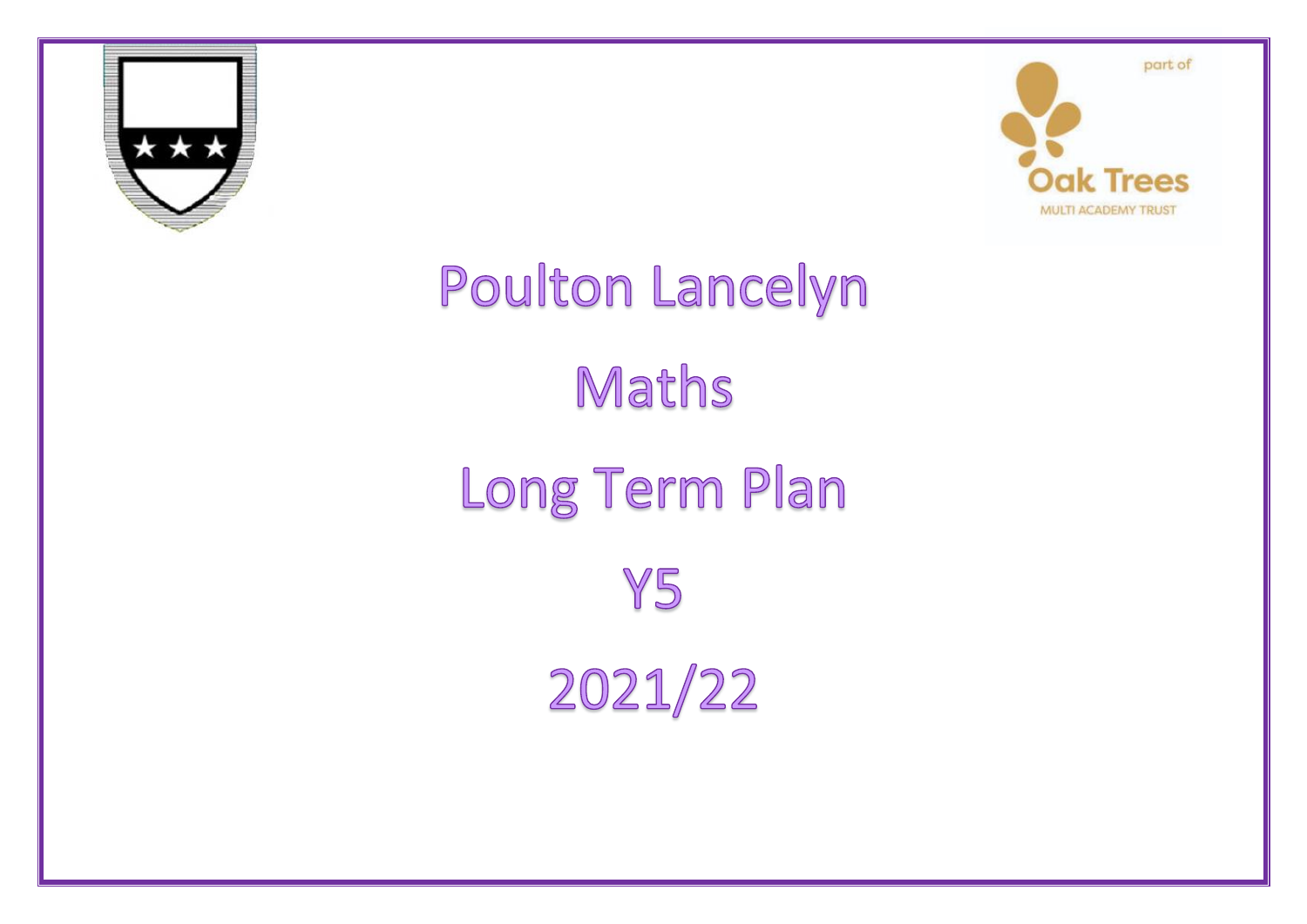|     | W1                                                                                                                                                                                                                                                                                                                                                                                                                                                                                                                                                                                                                                                                              | W2 - Number                                                                                                                                                                                                                                                                                                | W3 - Operations                                                                                                                                                                                                                                                                  | W4 - Operation                                                                                                                                                                                                                                                                                                                         | W5 and 6 - Operation                                                                                                                                                                                                                                                                                                                   |                                                                                                                                 | W7 - Number                                                                                                                                                                                           | Week 8 - Factors and<br><b>Multiples</b>                                                                                                                                                                                                                                                                                                                                                                                                      |
|-----|---------------------------------------------------------------------------------------------------------------------------------------------------------------------------------------------------------------------------------------------------------------------------------------------------------------------------------------------------------------------------------------------------------------------------------------------------------------------------------------------------------------------------------------------------------------------------------------------------------------------------------------------------------------------------------|------------------------------------------------------------------------------------------------------------------------------------------------------------------------------------------------------------------------------------------------------------------------------------------------------------|----------------------------------------------------------------------------------------------------------------------------------------------------------------------------------------------------------------------------------------------------------------------------------|----------------------------------------------------------------------------------------------------------------------------------------------------------------------------------------------------------------------------------------------------------------------------------------------------------------------------------------|----------------------------------------------------------------------------------------------------------------------------------------------------------------------------------------------------------------------------------------------------------------------------------------------------------------------------------------|---------------------------------------------------------------------------------------------------------------------------------|-------------------------------------------------------------------------------------------------------------------------------------------------------------------------------------------------------|-----------------------------------------------------------------------------------------------------------------------------------------------------------------------------------------------------------------------------------------------------------------------------------------------------------------------------------------------------------------------------------------------------------------------------------------------|
| A1  | 2 day week - times table assessment                                                                                                                                                                                                                                                                                                                                                                                                                                                                                                                                                                                                                                             | Read, write, order and<br>compare numbers to<br>at least 1 000 000 and<br>determine the value<br>of each digit<br>Count forwards or<br>backwards in steps of<br>powers of 10 for any<br>given number up to 1<br>000 000<br>Read, write, order and<br>compare numbers<br>with up to three<br>decimal places | Add and subtract<br>whole numbers with<br>more than 4 digits,<br>including using formal<br>written methods<br>(columnar addition<br>and subtraction)<br>Add and subtract<br>numbers mentally<br>with increasingly<br>large numbers eg 5-<br>$digit - 4$ -digit multiple<br>of 10 | Multiply numbers up to 4<br>digits by a one- or two-digit<br>number using a formal<br>written method, including<br>long multiplication for two-<br>digit numbers<br>Multiply and divide whole<br>numbers and those<br>involving decimals by 10,<br>100 and 1000<br>Multiply and divide<br>numbers mentally drawing<br>upon known facts | Divide numbers up to 4 digits by a one-<br>digit number using the formal written<br>method of short division and interpret<br>remainders appropriately for the context<br>Multiply and divide whole numbers and<br>those involving decimals by 10, 100 and<br>1000<br>Multiply and divide numbers mentally<br>drawing upon known facts |                                                                                                                                 | Round any number up<br>to 1 000 000 to the<br>nearest 10, 100, 1000,<br>10 000 and 100 000<br>Round decimals with<br>two decimal places to<br>the nearest whole<br>number and to one<br>decimal place | Identify multiples and<br>factors, including finding<br>all factor pairs of a<br>number, and common<br>factors of two numbers<br>Know and use the<br>vocabulary of prime<br>numbers, prime factors<br>and composite (non-<br>prime) numbers<br>Establish whether a<br>number up to 100 is prime<br>and recall prime numbers<br>up to 19<br>Recognise and use square<br>numbers and cube<br>numbers, and the notation<br>for squared and cubed |
|     | W1 - Operation                                                                                                                                                                                                                                                                                                                                                                                                                                                                                                                                                                                                                                                                  | W <sub>2</sub> - Fractions                                                                                                                                                                                                                                                                                 | W3 - Fractions                                                                                                                                                                                                                                                                   | W4 - Number                                                                                                                                                                                                                                                                                                                            | W5 - Number                                                                                                                                                                                                                                                                                                                            | $W6 - Statistics$                                                                                                               | W7 - Geometry                                                                                                                                                                                         |                                                                                                                                                                                                                                                                                                                                                                                                                                               |
| A2  | Add and subtract whole numbers with<br>more than 4 digits, including using<br>formal written methods (columnar<br>addition and subtraction)<br>Use rounding to check answers to<br>calculations and determine, in the<br>context of a problem, levels of<br>accuracy<br>Solve problems involving number up to<br>three decimal places<br>Multiply numbers up to 4 digits by a<br>one- or two-digit number using a<br>formal written method, including long<br>multiplication for two-digit numbers<br>Divide numbers up to 4 digits by a one-<br>digit number using the formal written<br>method of short division and interpret<br>remainders appropriately for the<br>context | Identify, name and<br>write equivalent<br>fractions of a given<br>fraction, represented<br>visually, including<br>tenths and<br>hundredths<br>Compare and order<br>fractions whose<br>denominators are all<br>multiples of the same<br>number (less than<br>one)                                           | Add and subtract<br>fractions with the<br>same denominator<br>and denominators<br>that are multiples of<br>the same number                                                                                                                                                       | Interpret negative numbers<br>in context, count forwards<br>and backwards with<br>positive and negative<br>whole numbers, including<br>through zero                                                                                                                                                                                    | Read Roman<br>numerals to 1000<br>(M) and recognise<br>years written in<br>Roman numerals.                                                                                                                                                                                                                                             | Solve comparison,<br>sum and<br>difference<br>problems using<br>information<br>presented in a line<br>graph<br>(and bar charts) | Identify, describe and<br>represent the position<br>of a shape following a<br>reflection or<br>translation, using the<br>appropriate language,<br>and know that the<br>shape has not<br>changed.      |                                                                                                                                                                                                                                                                                                                                                                                                                                               |
|     | W1 - Fractions                                                                                                                                                                                                                                                                                                                                                                                                                                                                                                                                                                                                                                                                  | W2 - Fractions                                                                                                                                                                                                                                                                                             | W3 - Measure                                                                                                                                                                                                                                                                     | W4 - Operations                                                                                                                                                                                                                                                                                                                        | W5 - Fractions                                                                                                                                                                                                                                                                                                                         | W6 - Fractions                                                                                                                  | W7 - Geometry                                                                                                                                                                                         |                                                                                                                                                                                                                                                                                                                                                                                                                                               |
| Sp1 | Recognise mixed numbers and<br>improper fractions and convert from<br>one form to the other and write                                                                                                                                                                                                                                                                                                                                                                                                                                                                                                                                                                           | Multiply proper<br>fractions and mixed<br>numbers by whole<br>numbers, supported                                                                                                                                                                                                                           | Solve problems<br>involving converting<br>between units of time                                                                                                                                                                                                                  | Solve addition and<br>subtraction multi-step<br>problems in contexts,<br>deciding which operations                                                                                                                                                                                                                                     | Recognise the per<br>cent symbol (%) and<br>understand that per<br>cent relates to                                                                                                                                                                                                                                                     | Solve problems<br>which require<br>knowing<br>percentage and                                                                    | Identify 3-D shapes,<br>including cubes and<br>other cuboids, from 2-<br>D representations                                                                                                            |                                                                                                                                                                                                                                                                                                                                                                                                                                               |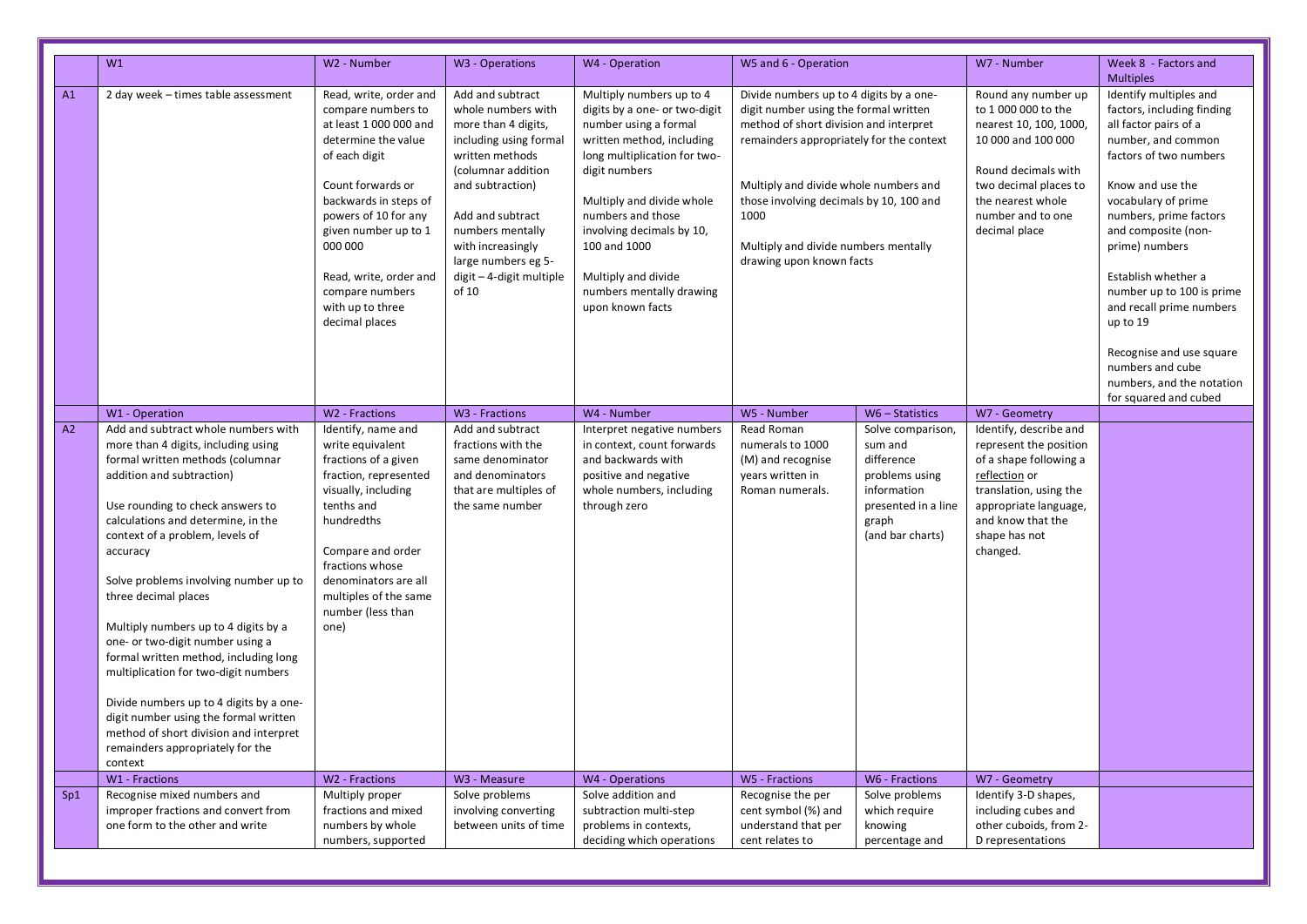|                 | mathematical statements > 1 as a<br>mixed number<br>Compare and order fractions greater<br>than 1<br>Add and subtract mixed number<br>fractions                                  | by materials and<br>diagrams                                                                                                                                                                                                                                                                                                                                           | Complete, read and<br>interpret information<br>in tables, including<br>timetables.                                                                                                               | and methods to use and<br>why.<br>Solve problems involving<br>addition, subtraction,<br>multiplication and division<br>and a combination of<br>these, including<br>understanding the meaning<br>of the equals sign                                                                         | 'number of parts per<br>hundred', and write<br>percentages as a<br>fraction with<br>denominator 100,<br>and as a decimal                                                                                                                                                                                                                                                                                                               | decimal<br>equivalents of<br>(numbers)and<br>those fractions<br>with a<br>denominator of a<br>multiple of 10 or<br>25                                                                                                                                                                                                                                  | Distinguish between<br>regular and irregular<br>polygons based on<br>reasoning about equal<br>sides and angles. |  |
|-----------------|----------------------------------------------------------------------------------------------------------------------------------------------------------------------------------|------------------------------------------------------------------------------------------------------------------------------------------------------------------------------------------------------------------------------------------------------------------------------------------------------------------------------------------------------------------------|--------------------------------------------------------------------------------------------------------------------------------------------------------------------------------------------------|--------------------------------------------------------------------------------------------------------------------------------------------------------------------------------------------------------------------------------------------------------------------------------------------|----------------------------------------------------------------------------------------------------------------------------------------------------------------------------------------------------------------------------------------------------------------------------------------------------------------------------------------------------------------------------------------------------------------------------------------|--------------------------------------------------------------------------------------------------------------------------------------------------------------------------------------------------------------------------------------------------------------------------------------------------------------------------------------------------------|-----------------------------------------------------------------------------------------------------------------|--|
|                 | <b>W1</b> - Fractions                                                                                                                                                            | W2 - Geometry                                                                                                                                                                                                                                                                                                                                                          | W3 - Statistics                                                                                                                                                                                  | W4 - Fractions                                                                                                                                                                                                                                                                             | W5 - Measure                                                                                                                                                                                                                                                                                                                                                                                                                           | W6 - Measure                                                                                                                                                                                                                                                                                                                                           |                                                                                                                 |  |
| Sp <sub>2</sub> | Read and write decimal numbers as<br>fractions<br>Recognise and use thousandths and<br>relate them to tenths, hundredths and<br>decimal equivalents<br>Add and subtract decimals | Know angles are<br>measured in degrees:<br>estimate and compare<br>acute, obtuse and<br>reflex angles<br>Draw given angles,<br>and measure them in<br>degrees $(°)$<br>Identify:<br>• angles at a point<br>and one whole<br>turn (total 360°)<br>• angles at a point<br>on a straight line<br>and $\frac{1}{2}$ a turn (total<br>$180^\circ$<br>other multiples of 90° | Solve comparison,<br>sum and difference<br>problems using<br>information<br>presented in a line<br>graph<br>(and bar charts)                                                                     | Add and subtract fractions<br>with the same<br>denominator and<br>denominators that are<br>multiples of the same<br>number<br>Recognise mixed numbers<br>and improper fractions and<br>convert from one form to<br>the other and write<br>mathematical statements ><br>1 as a mixed number | Convert between<br>different units of<br>metric measure (for<br>example, kilometre<br>and metre;<br>centimetre and<br>metre; centimetre<br>and millimetre; gram<br>and kilogram; litre<br>and millilitre)<br>Solve problem<br>converting between<br>units<br>Use all four<br>operations to solve<br>problems involving<br>measure [for<br>example, length,<br>mass, volume,<br>money] using<br>decimal notation,<br>including scaling. | Measure and<br>calculate the<br>perimeter of<br>composite<br>rectilinear shapes<br>in centimetres<br>and metres<br>Calculate and<br>compare the area<br>of rectangles<br>(including<br>squares), and<br>including using<br>standard units,<br>square<br>centimetres (cm2)<br>and square<br>metres (m2) and<br>estimate the area<br>of irregular shapes |                                                                                                                 |  |
|                 | W1 - Measure                                                                                                                                                                     | W2 - Geometry                                                                                                                                                                                                                                                                                                                                                          | W3 - Geometry                                                                                                                                                                                    | W4 - Fractions                                                                                                                                                                                                                                                                             | W5 - Geometry                                                                                                                                                                                                                                                                                                                                                                                                                          |                                                                                                                                                                                                                                                                                                                                                        |                                                                                                                 |  |
| Su1             | Estimate volume [for example, using 1<br>cm3 blocks to build cuboids (including<br>cubes)] and capacity [for example,<br>using water]                                            | Quadrilaterals and<br>triangles<br>Use the properties of<br>rectangles to deduce<br>related facts and find<br>missing lengths and<br>angles                                                                                                                                                                                                                            | Identify, describe and<br>represent the position<br>of a shape following a<br>reflection or<br>translation, using the<br>appropriate language,<br>and know that the<br>shape has not<br>changed. | Recognise mixed numbers<br>and improper fractions and<br>convert from one form to<br>the other and write<br>mathematical statements ><br>1 as a mixed number<br>Multiply proper fractions<br>and mixed numbers by<br>whole numbers, supported<br>by materials and diagrams                 | Know angles are<br>measured in<br>degrees: estimate<br>and compare acute,<br>obtuse and reflex<br>angles<br>Draw given angles,<br>and measure them<br>in degrees $(°)$<br>Identify:<br>• angles at a point<br>and one whole<br>turn (total 360°)                                                                                                                                                                                       |                                                                                                                                                                                                                                                                                                                                                        |                                                                                                                 |  |